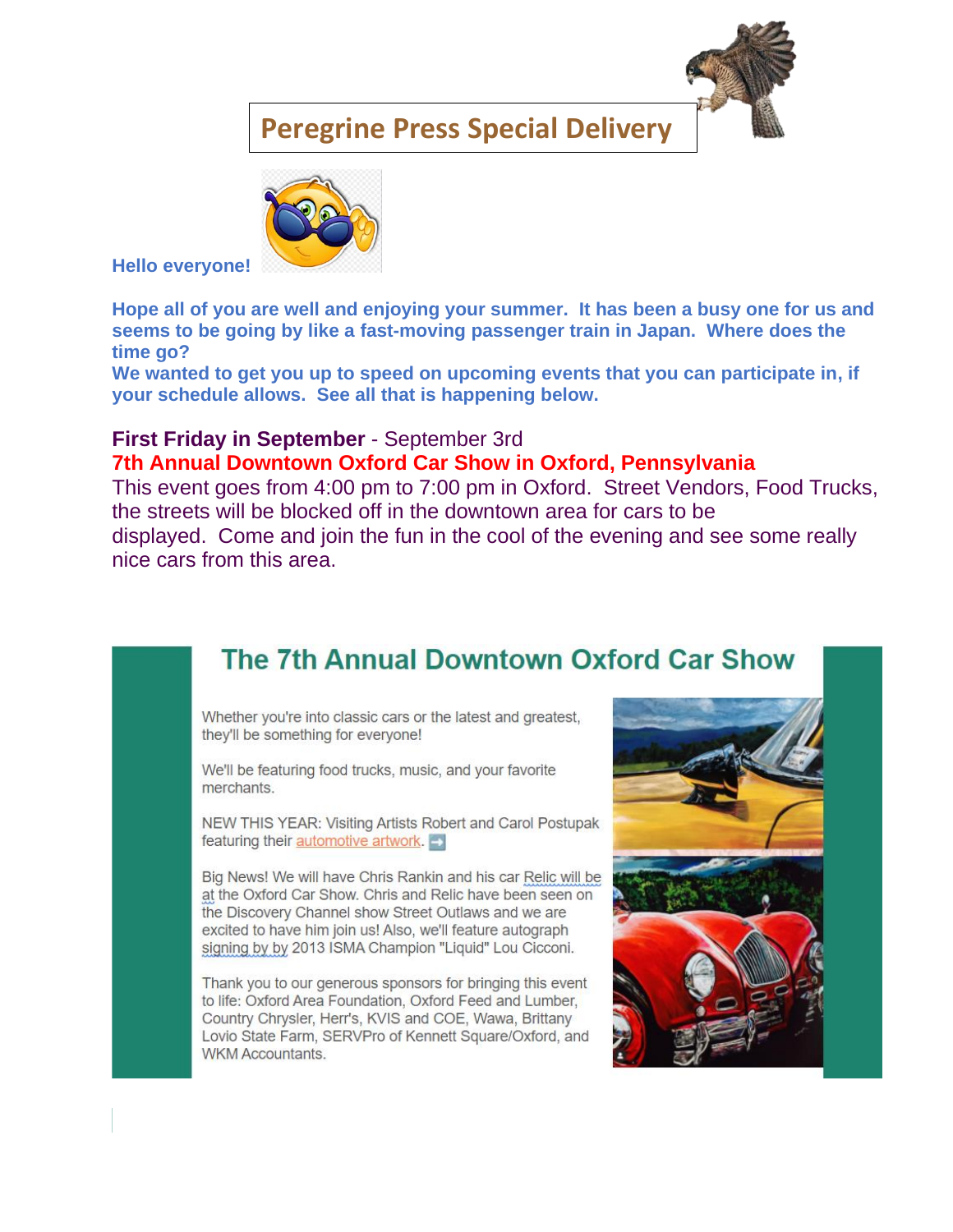

Just wanted to update you on plans for the "Return to Gettysburg" gathering that is currently scheduled for **Wednesday,** September **8th, 2021**. If it rains, the whole event will be cancelled and not rescheduled. If in doubt, call Pat or Ken, or check Mason-Dixon Falcon Facebook page.

We have planned this activity for September 8th, in order to obtain the best rate for rooms at the Sleep Inn in Emmitsburg. The Sleep Inn has graciously agreed to honor the discounted rate of \$95.00 per night for the Mason-Dixon group for September **7th and 8th.** Their normal rate for September stays is \$180.00 per night, so this is a tremendous offer from them to our group! Please call the front desk at 301-447-0044 to make your reservation, mention Mason/Dixon to get the discounted rate.

#### **You are able to cancel your reservations up to 4:00 PM on the day of arrival. This is a great opportunity for us and we are very thankful to the Sleep Inn management for their willingness to do business with us.**

This is NOT a Regional Show. There will be NO trophies, no awards, no free meals. There may be some ice cream, but no big banquets. We are opening this event also to members of the Keystone Chapter and the Virginia Chapter as well as anyone from other areas who may want to just get away to Gettysburg for a few days. September is a most pleasant time of the year for being outdoors in central Pennsylvania, and especially the Gettysburg area.

The plan is to leave Sleep Inn at 10AM, on September 8th and drive through the countryside which includes a ride through a covered bridge. We will then proceed to the Battlefield and visit the North Carolina and the Virginia Monuments which we did not have time to visit previously. We will then proceed to General Longstreet's monument/Amphitheater for a light lunch (which you will need to provide). There are restrooms (port a pots) at this location. After this break we will continue on to see other

Gettysburg sights we missed the last time. The cruise will end at Appalachian Brewing Company for dinner. After returning to the Sleep Inn, Mason/Dixon will provide ice cream sandwiches.

And there will be music! Violinist Cindy Dapore will be joining us for an encore performance!



**The Mason Dixon Fall picnic will be Saturday, October 23rd at Pat and Diane Varricchio's home in Nottingham, MD.**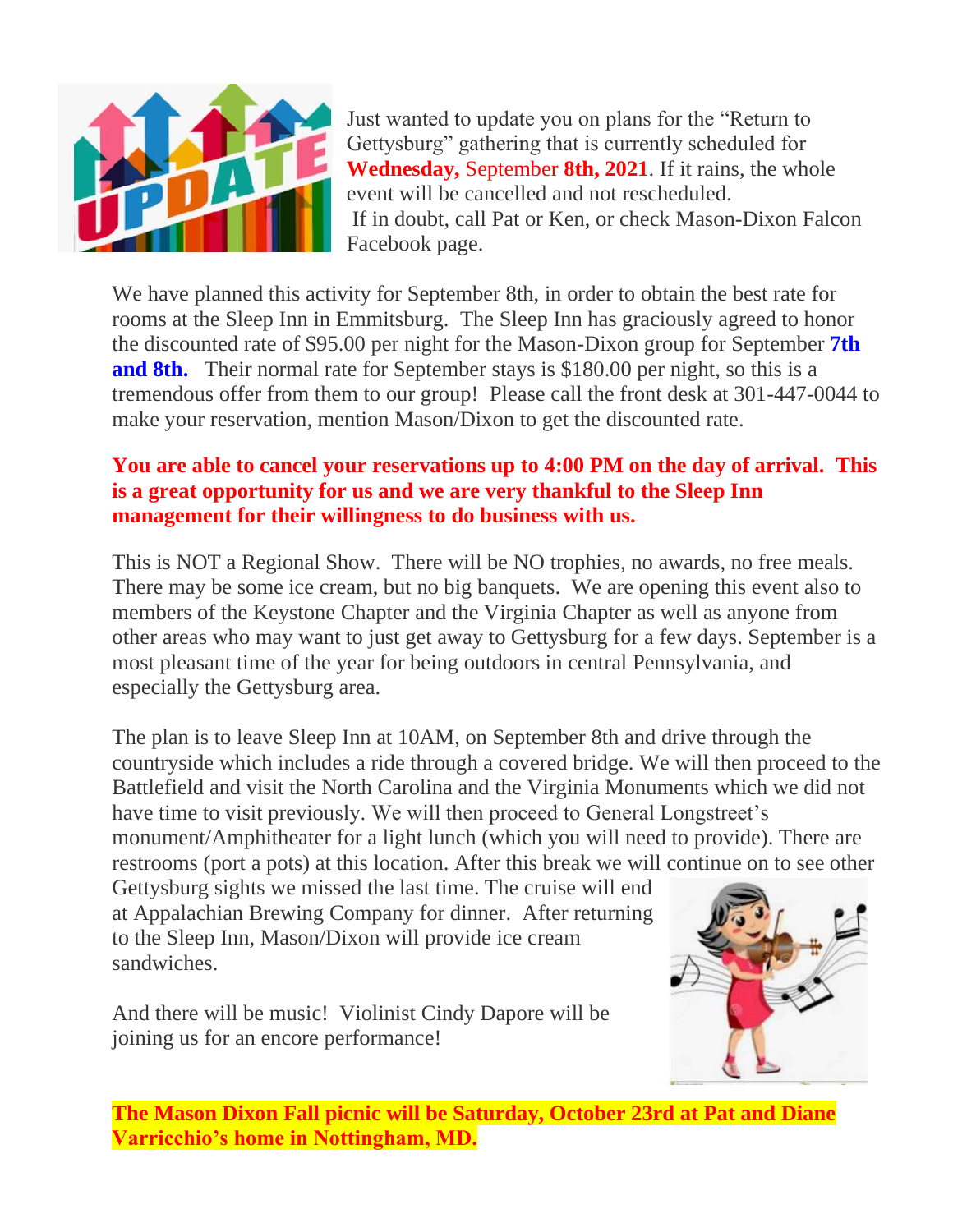This article below comes to us by way of Mike Garrett. Thanks, Mike, for bringing this to our attention!

Reminder: The perils of neglecting your classic

[https://www.hemmings.com/stories/2021/06/17/dont-neglect-your](https://www.hemmings.com/stories/2021/06/17/dont-neglect-your-classic?refer=news&utm_source=edaily&utm_medium=email&utm_campaign=2021-06-20)[classic?refer=news&utm\\_source=edaily&utm\\_medium=email&utm\\_campaign=2021-06-20](https://www.hemmings.com/stories/2021/06/17/dont-neglect-your-classic?refer=news&utm_source=edaily&utm_medium=email&utm_campaign=2021-06-20)



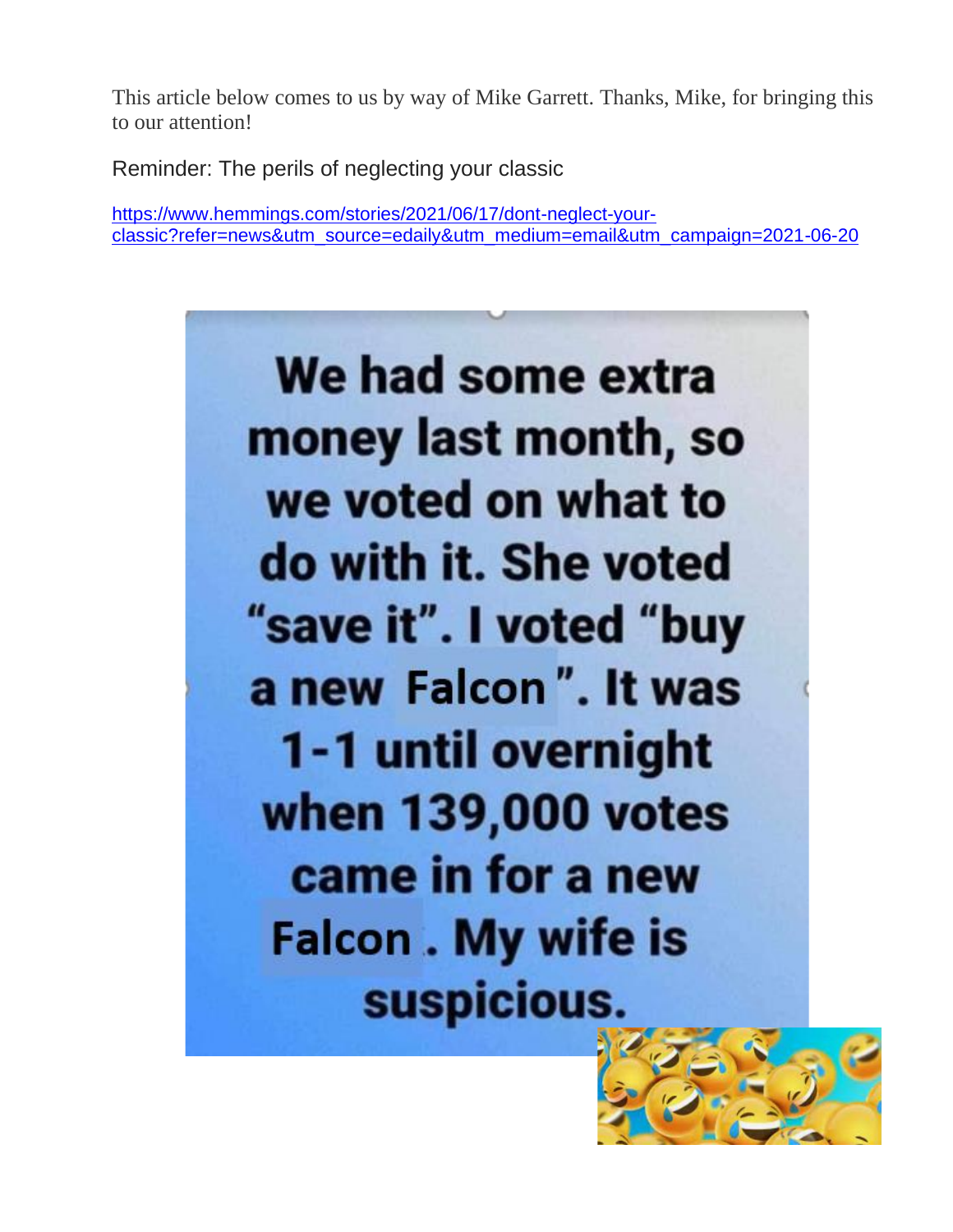The Mason Dixon Spring Picnic was held on Saturday, May 8<sup>th</sup>. It was great to be together, after the long Covid lock-up…I mean lock-down.  $\odot$  It was a cold, rainy day, so not too many ventured out with their Falcons. However, we did have a special visitor. This Peregrine falcon was spotted on the fence rail in Varricchio's yard. I guess it heard about our Falcon meeting and didn't want to miss the fun! As always, a good time was had by all. Good food, lots of laughter, and "exchanging of the stuff" auction. For those who couldn't make it, here are some pics of what you missed.















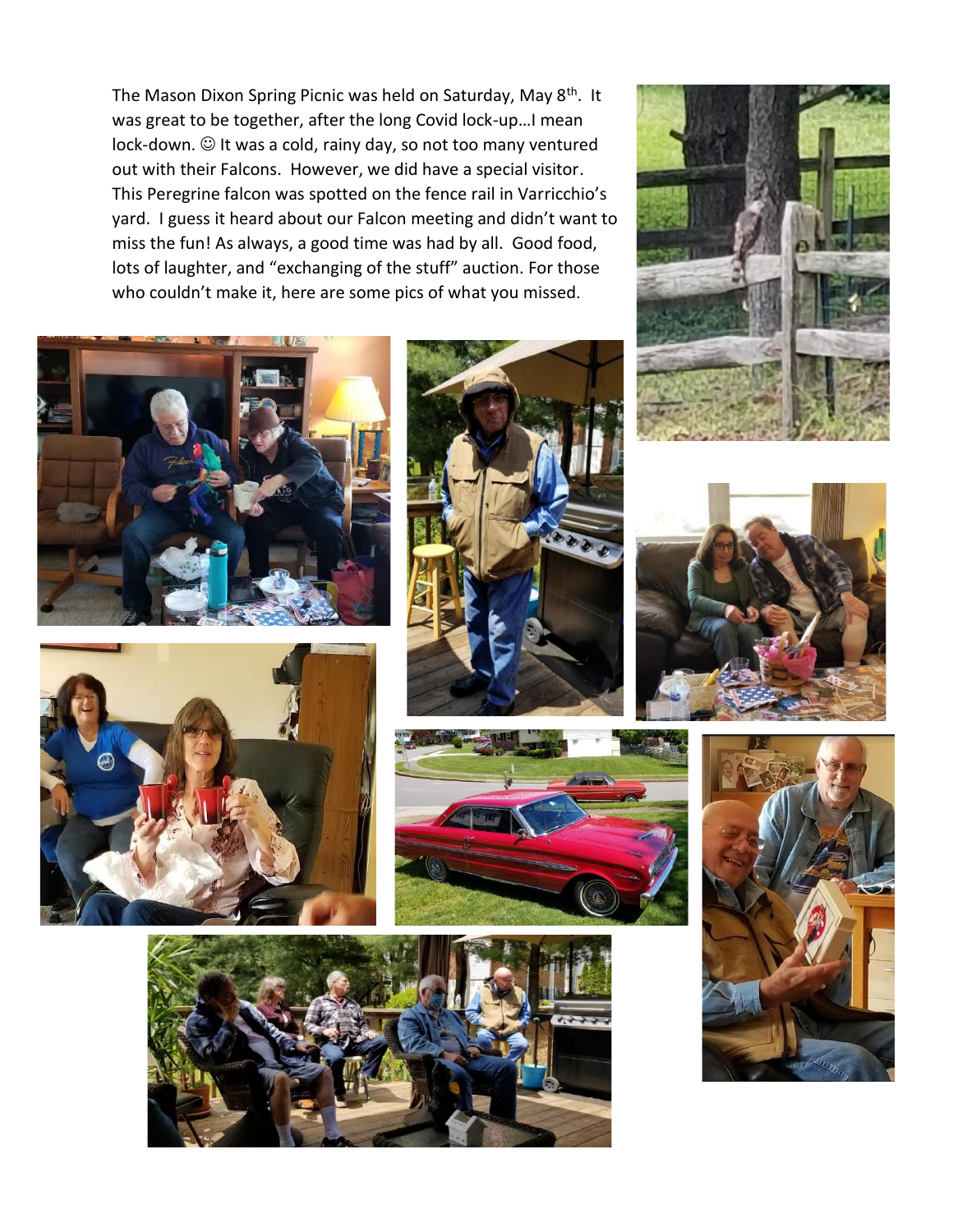Naomi Henderson's handiwork! A beautiful work of art and keepsake for Tom Lauppe, honoring his years of service in the Air Force and Delaware Air National Guard. Thank you, Tom, for your dedication and service to our country!